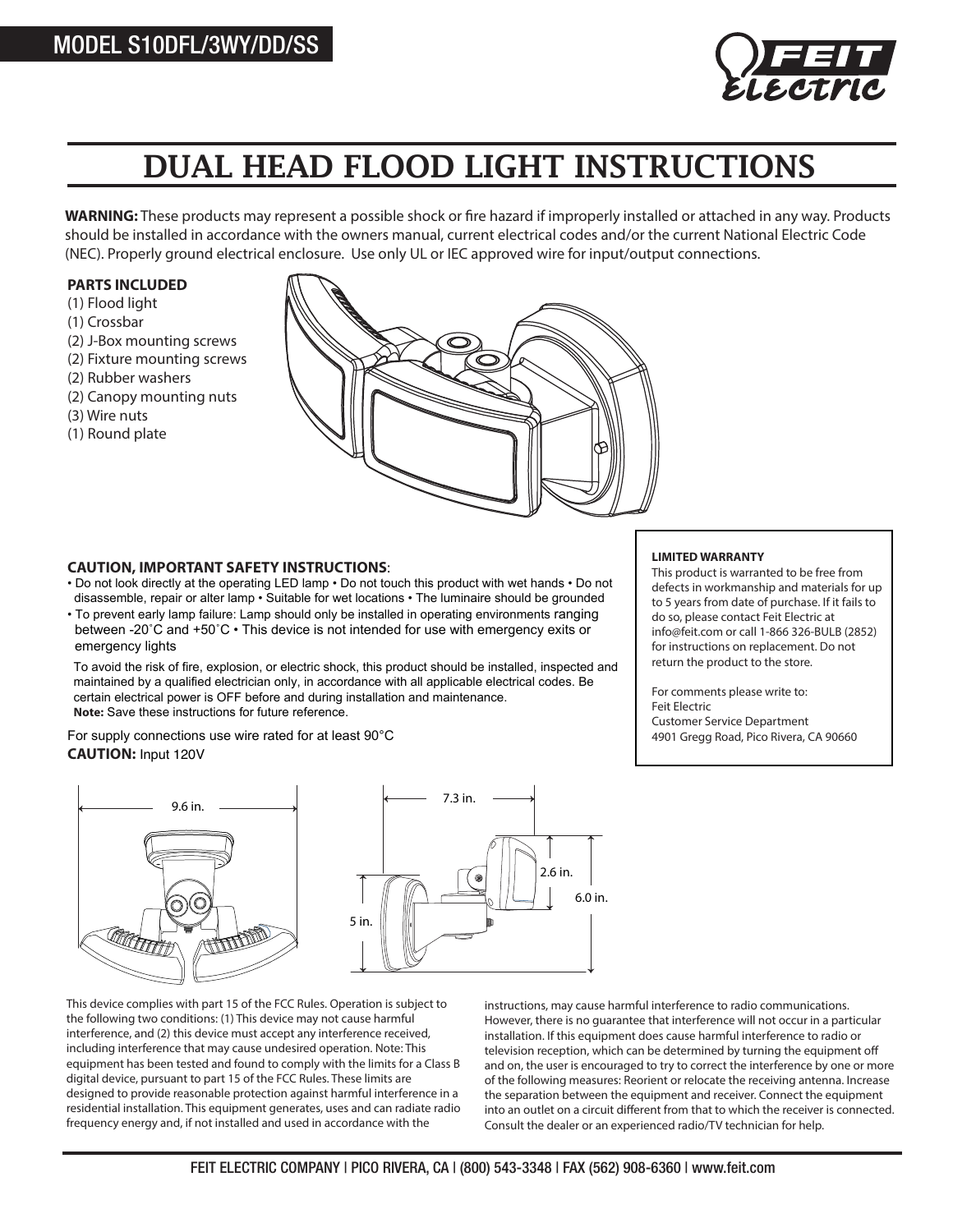

## **WARNING:** TURN OFF THE MAIN POWER AT THE CIRCUIT BREAKER BEFORE INSTALLING THE FIXTURE IN ORDER TO PREVENT POSSIBLE ELECTRIC SHOCK.

**WARNING:** This luminaire should be installed by qualified electrician.

## **Wall Installation**

1. Unscrew the canopy mounting nuts and remove the fixture crossbar (Fig A).



**Note:** Select your preferred color temperature by using the switch behind the fixture's canopy.

3. Using the wire nuts provided, connect the bare grounding wires from the fixture to the house ground wires. Connect the white fixture wire to the neutral house wire. Connect the black fixture wire to the power supply wire (Fig C).



5. Position into place and secure the fixture by installing the washers and canopy mounting nuts. Place rubber washers onto fixture, then tighten the nuts (Fig E).



2. Pull the power supply wires to the side and install the fixture crossbar onto the J-box with the screws provided (Fig B).





4. Adjust the crossbar fixture screws and tighten the center swivel screws. Insert the canopy holes through the fixture mounting screws (Fig D).

Fig D.



6. Caulk between the light fixture and the wall surface with a silicone sealant (not included).